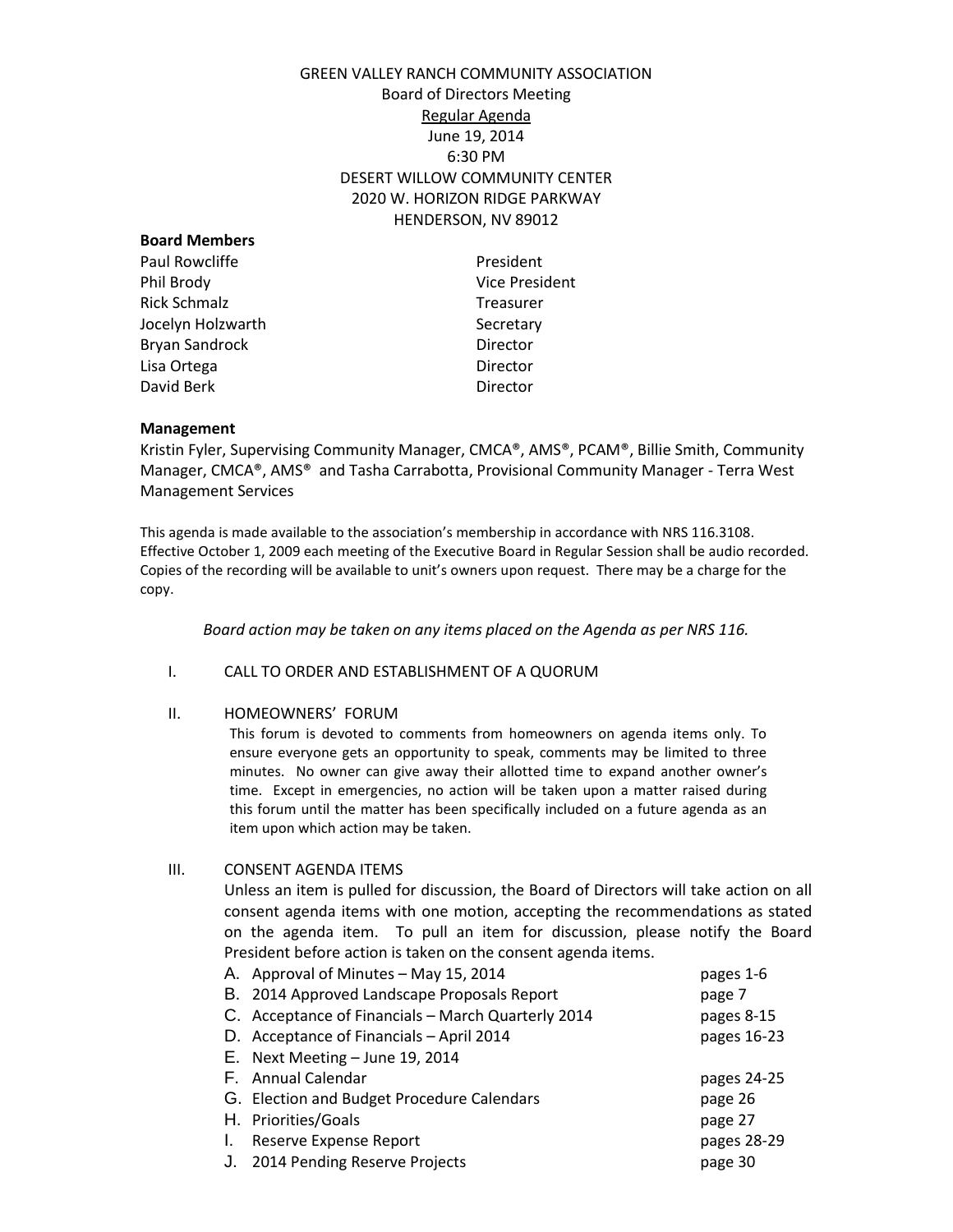- K. 2015 Reserve Projects **Example 2018** Page 31
	-

- IV. FINANCIAL REVIEW A. Treasurers Report
- V. UNFINISHED BUSINESS
	- A. Seeking a firm to survey residents on various topics such as Community Events, Committee Participation, Preferred Communication Channels, Resident Satisfaction, Resident Priorities, etc. – Motion/Discuss/Review the approval of RFP for seeking a firm for survey (Schmalz) pages 32
		- 1. Not in the 2014 Budget when information comes in and if the board decides to continue it is to be paid out of Operating 6458 Social and it will be over budget
	- B. Painting of mailboxes Motion/Discuss/Motion to get bids or have handyman paint the mailboxes (Schmalz)
	- C. Architectural Review Committee Charter– Motion/Discuss/Review to approve the Architectural Committee Charter (Sandrock) pages 33-34
	- D. Water Use Committee Charter Motion/Discuss/Review to approve the Water Use Committee Charter (Rowcliffe) example 25-36
	- E. Develop an RFP for an HOA management consultant to lead the Board of Directors through the various phases associated with creating and issuing, as well as evaluating responses to an RFP for an HOA management company, and hiring the successful bidder (Brody/Berk) page 37
	- F. Adding new BBQ to parks Motion/Discuss/Review to open sealed bids and possible approval for new BBQ for parks without BBQ (Board) page 38
		- 1. Not in the 2014 Budget if approved to be paid out of Operating 6375 Parks and added to the next Reserve Study
	- G. Collection Policy Motion/Discuss/Review to approve the adding in an amount of fines in collection policy (Board) pages 39-46
		- 1. Board requested at the last executive meeting to add in an amount for violations
	- H. Landscape Refurbishment of Amargosa Trail from Coronado Center to Green Valley Parkway - Motion/Discuss/Review for approval of the landscape refurbishment of Amargosa Trail from Coronado Center to Green Valley Parkway (Landscape Committee) and pages 47 -50
		- 1. GTI \$125,640.00 pages 51-62 2. Jaramillo - \$84,370.00 pages 63-89
		- 3. Valley Crest \$425,000.00 pages 90-98
		- 4. XL \$112,000-\$127,000 pages 99-137 5. Newtex – in sections pages 138-141
		-
		- 6. In the 2014 Budget depending on price if approved to be paid out of Operating 6315 Landscape Other or Reserve Account also has landscape renovation for 2014
		- 7. See 2014 Approved Landscape Report for remaining amount left
		- 8. 5 out 6 members of the Landscape Committee approved to postpone the proposals until the landscape consultant assessment is completed, the irrigation is checked and the soil and tissue test are completed.
		- 9. I will bring other designs that can't fit.
	- I. Landscape Refurbishment of the south side of Desert Shadow Trail-Motion/Discuss/Review for approval of the landscape refurbishment of Desert Shadow Trail (Landscape Committee) example the pages 142-145
		- 1. GTI \$39,760.00 pages 146-157 2. Jaramillo - \$62,500.50 pages 158-181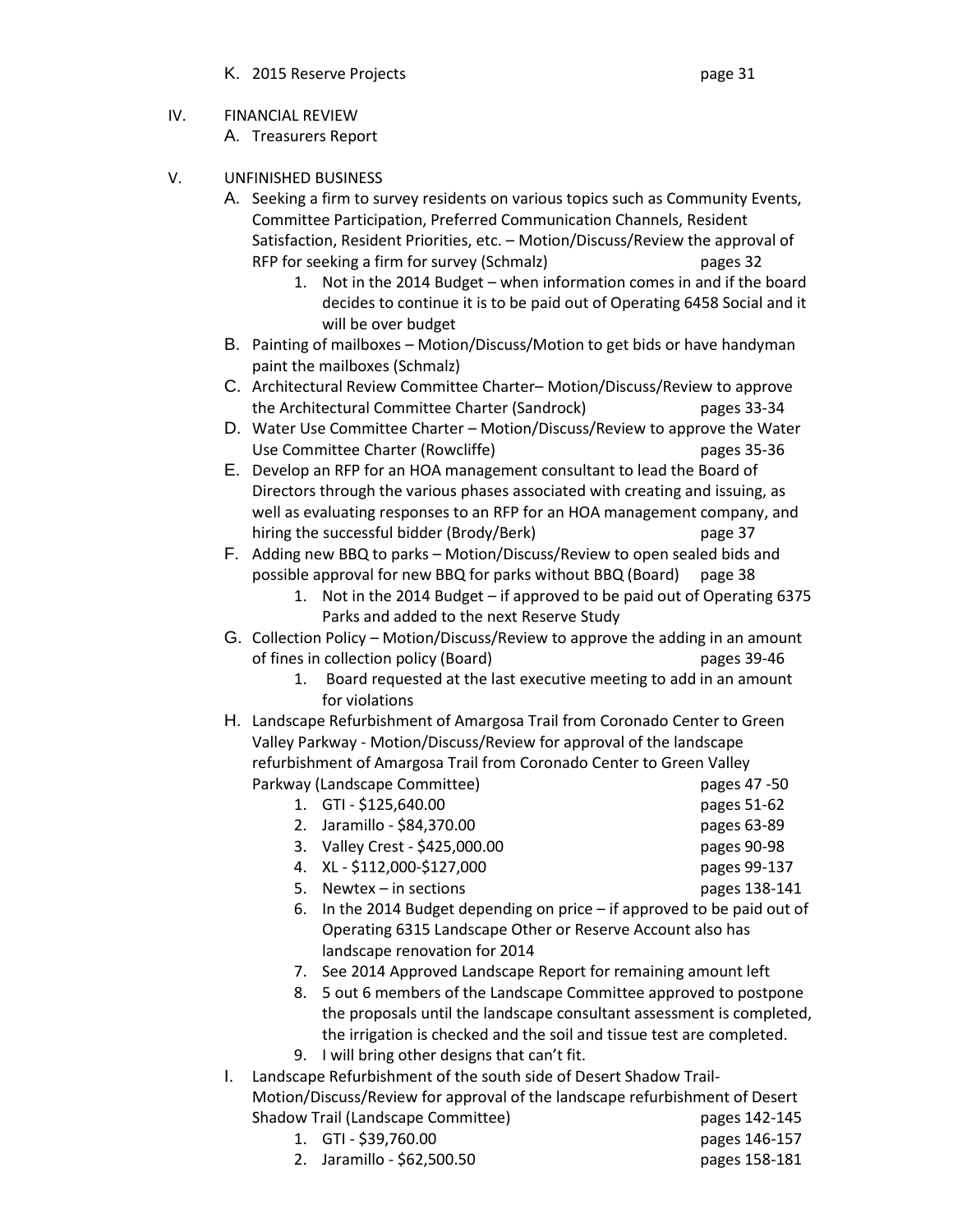| 3. |  |  |  | Valley Crest - \$112,596.00 |
|----|--|--|--|-----------------------------|
|----|--|--|--|-----------------------------|

- 4. XL \$85,000-\$100,000 pages 189-220
	-
- 5. In the 2014 Budget depending on price if approved to be paid out of Operating 6315 Landscape Other or Reserve Account also has landscape renovation for 2014
- 6. See 2014 Approved Landscape Report for remaining amount left
- 7. 5 out 6 members of the Landscape Committee approved to postpone the proposals until the landscape consultant assessment is completed, the irrigation is checked and the soil and tissue test are completed. 8. I will bring other designs that can't fit.
- J. Opinion on requirements for obtaining multiple bids Motion/Discuss/Review to approve with or without changes of the opinion and the release of the opinion to the members (Rowcliffe) example the pages 221-223
- VI. NEW BUSINESS
	- A. Letter of Representation for Hilburn and Lein Motion/Discuss/Review to approve and endorse the Letter of Representation (Schmalz) pages 225-229 1. Letter from Treasurer **page 224** B. Draft Audit – Motion/Discuss/Review to approve of the Audit(Schmalz)

pages 230-256

- 1. Letter from Treasurer **page 224**
- C. Management Letter Motion/Discuss/Review to approve the management letter from Hilburn and Lein (Schmalz) page 257-258
	- 1. Letter from Treasurer **page 224**
- D. RFP for 215 to street between Fountain Hills Motion/Discuss/Review to approve the RFP for the trail from 215 to street between Fountain Hills (Schmalz) pages 259-262
	- 1. In the 2014 Budget depending on price if approved to be paid out of Operating 6315 Landscape Other or Reserve Account also has landscape renovation for 2014
	- 2. See 2014 Approved Landscape Report for remaining amount left
	- 3. 5 out 6 members of the Landscape Committee approved not to send the RFP to the Board until the completion of the landscape assessment.
- E. RFP for Landscape refurbishment for both sides and median of Green Valley Parkway (Benji south to the Green Valley Ranch south property line on the east side, and from, Paseo Verde Parkway to the Green Valley Ranch property line south of Wingbrook Avenue on the west side – Motion/Discuss/Review to approve the RFP for Landscape refurbishment for both sides and median of GVP (Schmalz) pages 263-265
	- 1. In the 2014 Budget depending on price if approved to be paid out of Operating 6315 Landscape Other or Reserve Account also has landscape renovation for 2014
	- 2. See 2014 Approved Landscape Report for remaining amount left
	- 3. A member of the Landscape Committee made a motion to move the RFP to the Board, there was no second.
- F. RFP for Landscape Refurbishment for both sides of Valle Verde (I-215 south to the Green Valley Ranch south property line at the walking trail on the east side, and from, Paseo Verde south to the Green Valley Ranch south property line at the Meritage entrance on the west side – Motion/Discuss/Review to approve for Landscape refurbishment for both sides of Valle Verde (Schmalz)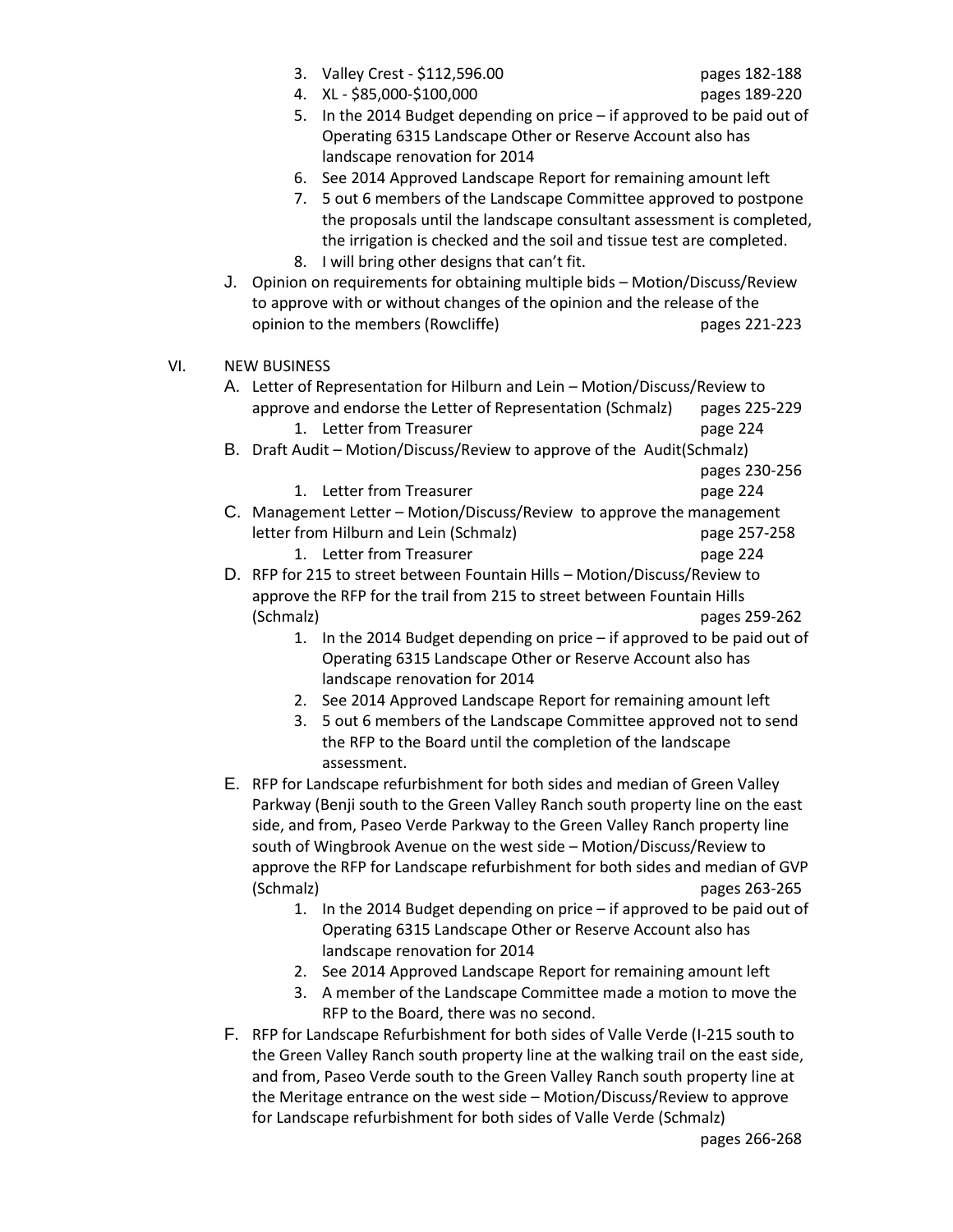- 1. In the 2014 Budget depending on price if approved to be paid out of Operating 6315 Landscape Other or Reserve Account also has landscape renovation for 2014
- 2. See 2014 Approved Landscape Report for remaining amount left
- 3. 5 out 6 members of the Landscape Committee approved not to send the RFP to the Board until the completion of the landscape assessment.
- G. RFP for GIS mapping Motion/Discuss/Review to approve for GIS mapping (Ortega) pages 269-270
	- 1. In the 2014 Budget depending on price if approved to be paid out of Operating 6315 Landscape Other
	- 2. See 2014 Approved Landscape Report for remaining amount left
	- 3. The Landscape Committee approved to send management any changes or recommendation by Monday, June 9th.
- H. Response from Jaramillo on the Doggie Bag costs Demand Letter Motion/Discuss/Review to respond to the letter from Jaramillo in regards to the doggie bag costs (Sandrock) bagging pages 271-273
- I. Consultant fee of \$115 per hour Motion/Discuss/Review to approve a set number of hours at \$115 per hour per month for the consultant to review and assist the landscape committee on RFPs and proposals (Schmalz)
- J. *Moderating Meeting Madness* class Motion/Discuss/Review to approve a workshop for the Board and Committees (Ortega) pages 274-275
- K. Proposal 05161401BK(R-1)/Whirlwind and Summerwood/ installation of tree Motion/Discuss/Review to approve proposal 05161401BK(R-1) for \$350 for grind and installation of tree (Landscape Committee) page 276
	- 1. In the 2014 Budget depending on price if approved to be paid out of Operating 6315 Landscape Other
	- 2. See 2014 Approved Landscape Report for remaining amount left
	- 3. 6 out 6 members of the Landscape Committee recommend approval with a 2 year warranty and a \$75 charge for the grind.
- L. Proposal 05021401BK(R-1)/Cozy Hill across from school/removal and installation of tree – Motion/Discuss/Review to approve proposal 05021401BK(R-1) for \$500 for removal, grind and installation of tree (Landscape Committee) page 277
	- 1. In the 2014 Budget depending on price if approved to be paid out of Operating 6315 Landscape Other
	- 2. See 2014 Approved Landscape Report for remaining amount left
	- 3. 5 out 6 members of the Landscape Committee recommend approval with a 2 year warranty.
- M. Proposal 05291408BK/Turnabout on Tanglewood/ removal and installation of tree – Motion/Discuss/Review to approve proposal 05291408BKfor \$375 for removal, grind and installation of tree (Landscape Committee) page 278
	- 1. In the 2014 Budget depending on price if approved to be paid out of Operating 6315 Landscape Other
	- 2. See 2014 Approved Landscape Report for remaining amount left
	- 3. 6 out 6 members of the Landscape Committee recommend approval with a 2 year warranty.
- N. Proposal 04151403BK(R-1)/Paseo Verde East of Mt. Point #2 entry/remove and installation of trees and plants due to car accident – Motion/Discuss/Review to approve proposal 04151403BK(R-1) for \$2,050.00 for removal, grind and installation of trees and plants (Landscape Committee) page 279
	- 1. In the 2014 Budget depending on price if approved to be paid out of Operating 6315 Landscape Other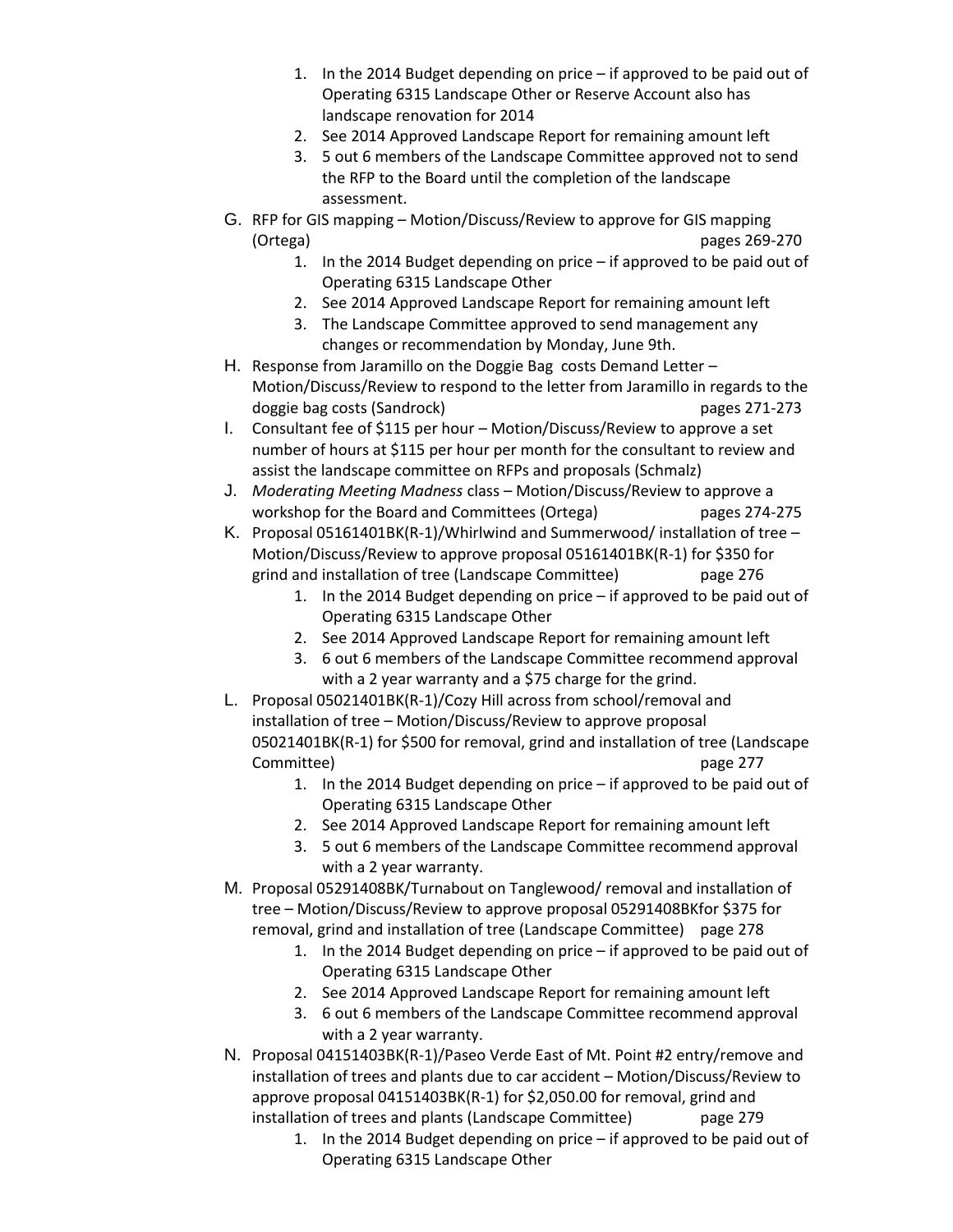- 2. See 2014 Approved Landscape Report for remaining amount left
- 3. 3 out 4 members of the Landscape Committee recommend approval. (2 members were absent)
- O. Proposal 04041401SC(R-1)/Mountain Ridge Circle/remove and installation of trees due to winter freeze – Motion/Discuss/Review to approve proposal 04041401SC(R-1) for \$800.00 for removal, grind and installation of trees (Landscape Committee) page 280
	- 1. In the 2014 Budget depending on price if approved to be paid out of Operating 6315 Landscape Other
	- 2. See 2014 Approved Landscape Report for remaining amount left
	- 3. 4 out 6 members of the Landscape Committee recommend approval. (2 members were absent)
- P. Intertex LV/Remove and replace damaged pier cap/Tanner Circle Motion/Discuss/Approval of removal and replacement of the damaged cap in the amount of \$567.00 (Management) pages 281-285
	- 1. In the 2014 Budget if approved to be paid out of Operating 6377 Walls
- Q. Park Pro/installation of fill block for decking Motion/Discuss/Review to approve proposal 1166 from Park Pro in the amount of \$588.27 to install fill block (Management) pages 286-292
	- 1. In the 2014 Budget if approved to be paid out of Operating 6375 Parks
- R. Abatement and Right to Entry Policy Motion/Discuss/Review to approve the Abatement and Right to Entry Policy(Sandrock) pages 293-297
- S. Return Mail Procedure Motion/Discuss/Review to approve the return mail procedure (Sandrock) and pages 298-300 pages 298-300
- T. Retention Policy Motion/Discuss/Review to approve retention policy (Sandrock) pages 301-305
- U. Amnesty Program Motion/Discuss/Review to approve Amnesty Program (Sandrock) page 306
- V. Pest Control Contract Motion/Discuss/Review to do a geographical map of location of traps and survey (Sandrock) pages 307-311
- W. City of Henderson Maintenance Agreement Motion/Discuss/Review the areas of the maintenance agreement (Sandrock) pages 312-326
- X. An update on the inventory of what is in the Terra West warehouse of information that belongs to GVRCA, fully disclosed. Percent of completion, time to complete the rest of the task. (Berk)
- Y. The possibility of either members of the BOD or an assigned committee to help or do our own inventory – Motion/Review/Discuss to approval a committee to create an inventory. (Berk)
- Z. Get quotes to scan documents to obtain high quality scans of all these documents, from the inventory, in Word, PDF and CAD format. Examples of items to be scanned are the Original Blue Prints with original seals still intact (appears to be the entire Ranch - guesstimate 50 plans total) and Full size (easy to read) CC&R. – Motion/Review/Discuss to approve to get quotes to scan documents to high quality scans (Berk)
- VII. INFORMATIONAL/UPDATES
	- A. Update of electrical engineer on Motion/Discuss/Review to approve site plan to bid out electrical work
		- 1. installing lighting on the trail across from Friendship Park
		- 2. Repairing the lighting at the rest stops, palms and trails south side of Paseo Verde